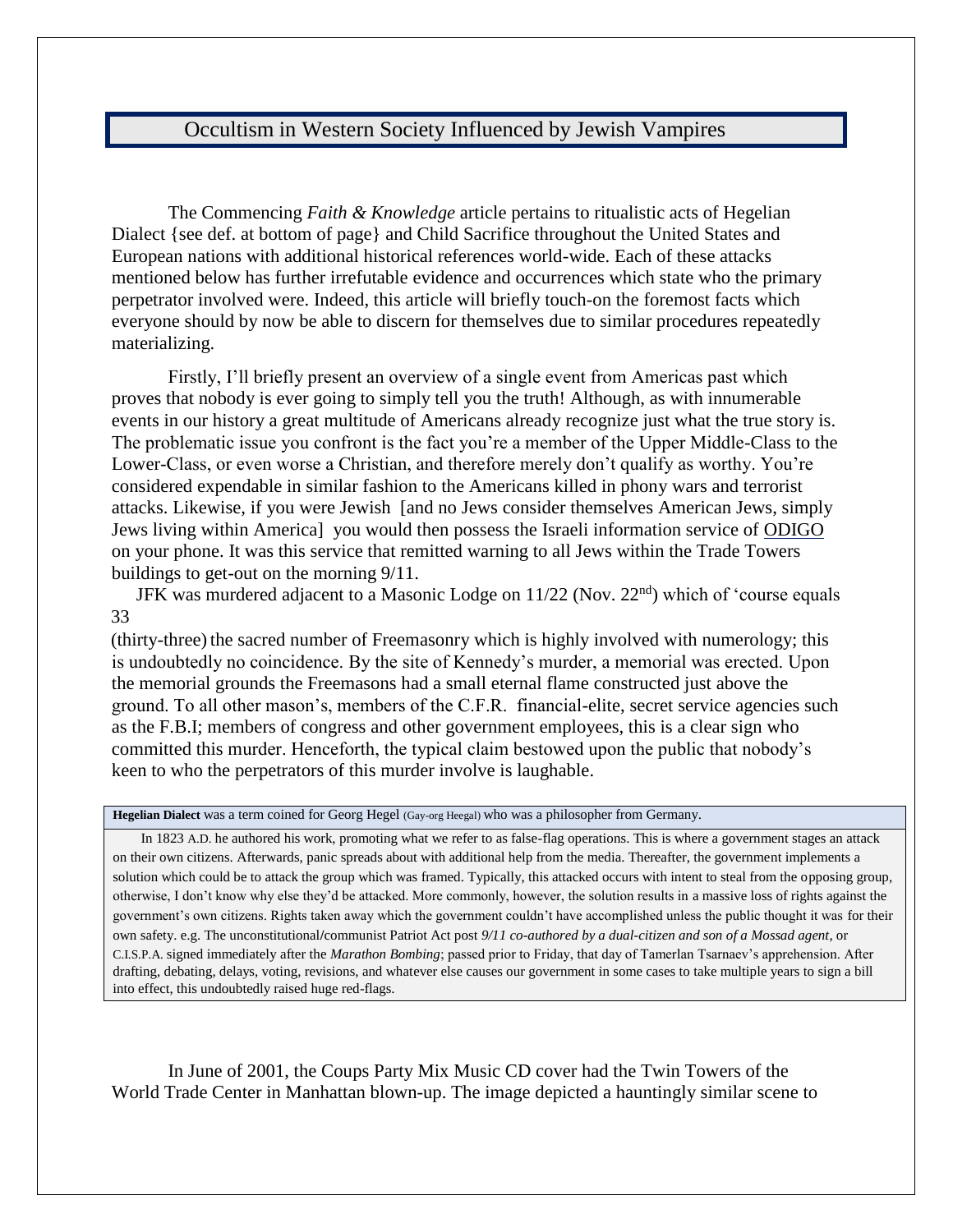what would occur three later that year, in terms of fire and smoke protruding from slightly unlevel floors, etcetera. On the day of Sept.  $11<sup>th</sup>$ , the star Aldebaran, known esoterically to represent the Arch-Angel Michael, was lined-up in close proximity with the planet Saturn, marking a historic day in the occult. This occurrence signified war between the Gods in Ancient times and is continually utilized today in the world of the occult.

The Paris attack which occurred on Fri.  $13<sup>th</sup>$ , a pagan holiday, transpired during the concert of a Satanic Metal Band. More specifically, this attack took place within the middle of a song with continuous lyrics worshipping Satan. Thereafter, the crime scene had a large blood stain upon the ground with a couple dead bodies partially laying on top of it. This blood stain appeared extremely odd how remarkably perfect it formed the logo for the Brussel airport. You guess it! The Brussels airports was the scene of the following attack.

For the next attack we travel back into France where a bus was driven into a crowd of people on March 22 which is obviously  $3/22$  (322) the number for Skull & Bones that appears under the crossbones on their logo; just as the number 33 appears on the Masonic image. This crowd the bus was crashed into was celebrating Bastille Day. One year prior to this act of Hegelian dialect, an interesting movie was released. This film supported a plot with a rogue CIA Agent and a terrorist attack, Title of this movie: Bastille Day.

The connections between the financial-elite's occultism and the continuity of prideful events which transpired thereafter the year 2000's invasion-by-infiltration regarding the Israeli's granted dual-citizenship in the United States remain unparalleled. With a great variableness of supplementary comparisons to be rendered with each of these terrorist false-flag attacks and the wars in Afghanistan, Libya, and Iraq (e.g. Launched on spring solstice and announced won on the day of another pagan holiday) we'll move-on to address one of the primary motivations on behalf of the child kidnappings inside Europe and the United States. The obnoxious and malicious men and women we hold accountable for these kidnappings and murders are the same followers of the ancient Occult predominantly at fault for child pedophilia as well. Through the coordination of their powerful information network, they now use their 'false' New Age of Aquarius to endeavor the reinstitution of the Ancient Mystery Religions through their foremost religion of Luciferianism.

#### **T[he](https://www.truthrevolt.org/) Truth Revot [ne](https://www.truthrevolt.org/)ws site, back in April 2014 posted a headline title:**

Egyptian Magazine Promotes Blood Libel: 'Jewish Vampires at Easter'

"[the Jews] combined the preparation of matzas and the offering up of sacrifices with their enmity towards non-Jews, especially Christians, and mixed the blood of one of their victims into the matza"

This article was written by **Jeff Dunetz**, though this site is A project of the David Horowitz Freedom Center.

 The Horowitz center ironically accuses other media outlets, but only those who report on Jewish behavior, as being deceptive and full of lies. Similar behavior is depicted through Jewish media in America as their news network wasn't established to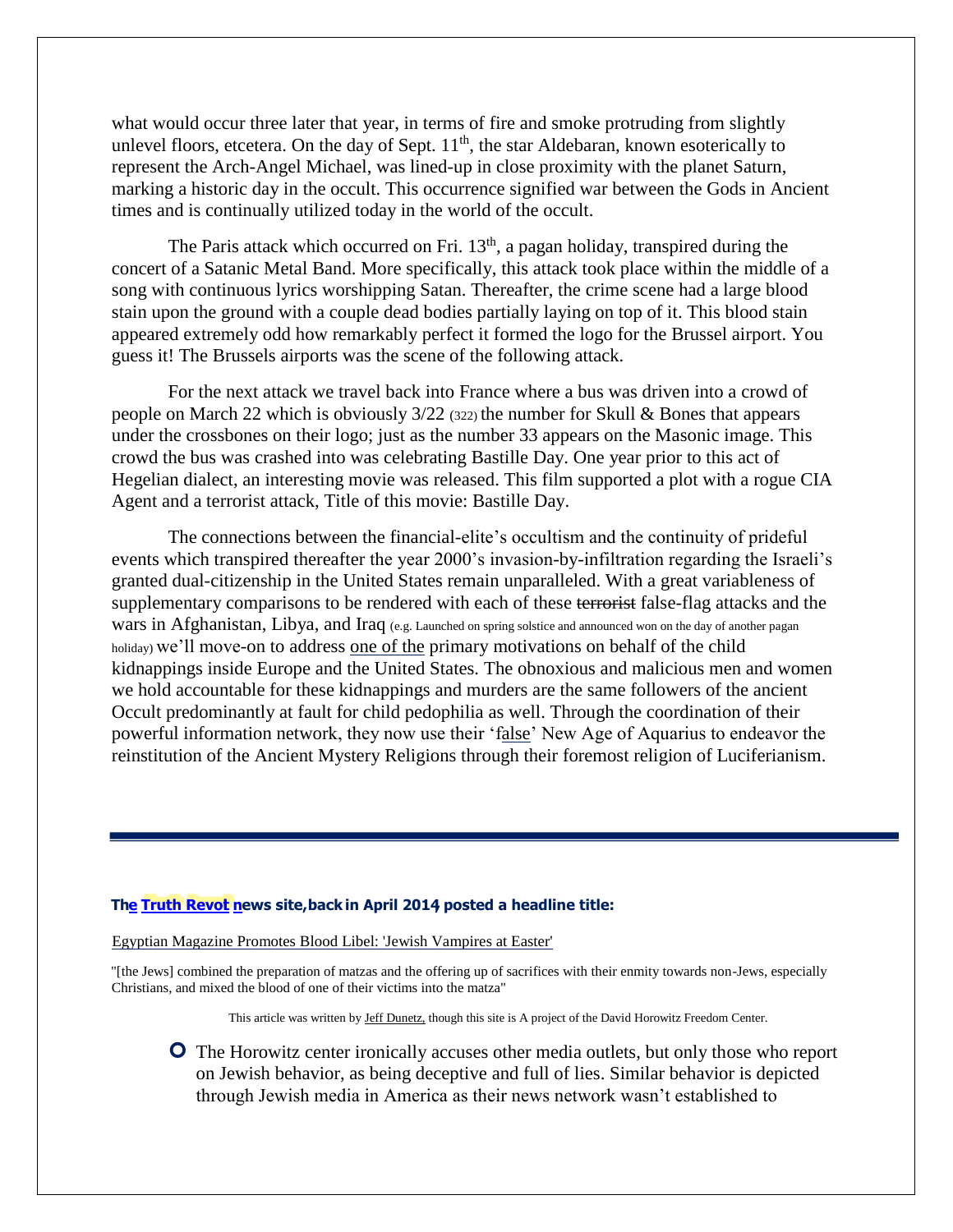distribute news around the country but merely implored to brainwash the public into thinking the true events to be 'conspiracies' a word invented exclusively for the purpose of deceiving others.

In an article published earlier this week[, "Why The Antisemitic Shooting in Overland Park Kansas Happened Just Before](http://www.truthrevolt.org/news/why-antisemitic-shooting-overland-park-kansas-happened-just-passover) [Passover"](http://www.truthrevolt.org/news/why-antisemitic-shooting-overland-park-kansas-happened-just-passover) TruthRevolt explained the connection between the Jewish holiday of Passover and the ancient blood libel which causes anti-Semitic violence. An article published in the Egyptian magazine [Elkebar](http://www.microsofttranslator.com/bv.aspx?from=&to=en&a=http://elkebar.com/?p=4202) [titled](http://www.microsofttranslator.com/bv.aspx?from=&to=en&a=http://elkebar.com/?p=4202) "Jewish Vampires at Easter [Passover]" proves again that the anti-Semitic blood libel is alive and well.

**O** Like the shooters in Kansas were reading an Egyptian magazine; come'on. The world Jewish community has been attempting to separate themselves from blood ritual for millennia. There's far more oppression inflicted by Jews in America currently than in Egypt. Although, Egypt has undoubtedly has had her share of deliberate misfortunes by the hands of the Jew, it's of notice how their entire information network fails to be controlled by the Zionists. Additionally, many Jews realize they're committed such vile actions on Easter they feel the need to go out of their way to defend themselves when their best action would be to implement silence on this topic.

The article, translated b[y](http://www.memri.org/report/en/0/0/0/0/0/0/7940.htm) **MEMRI**, and written by fashion journali[st](http://www.microsofttranslator.com/bv.aspx?from=&to=en&a=http://ana7amel.net/author/vernas) [Firnas](http://www.microsofttranslator.com/bv.aspx?from=&to=en&a=http://ana7amel.net/author/vernas) [Hafzi](http://www.microsofttranslator.com/bv.aspx?from=&to=en&a=http://ana7amel.net/author/vernas) claims that Jews kill non-Jews during this holiday in order to use their blood in preparing matzos. She quotes "researchers" who describe this alleged Jewish custom, and lists alleged cases, including the 1840 Damascus blood libel that was described in the TruthRevolt. Hafzi adds that to help cover up their "crime", the Jews wrote stories and made films about vampires, or else blamed their crimes on deranged individuals. The murders that the Jews are known to have committed as part of their Passover rituals, she said, are "a drop in the ocean compared to the Jewish crimes that no one knows about" and thousands of children and adults who have vanished around the world were likely victims of these Jewish rituals.

#### After explaining the Passover holiday, Hafzi writes,

In another stage of the Passover celebrations, [the Jews] combined the preparation of matzas and the offering up of sacrifices with their enmity towards non-Jews, especially Christians, and mixed the blood of one of their victims into the matza [dough. This was done] especially on Passover, Purim and circumcision rituals. They also used blood in acts of sorcery and witchcraft, as stated in Isaiah 57:4-5: "Are you not children of transgression, the offspring of deceit, you who burn with lust among the oaks, under every green tree, who slaughter your children in the valleys, under the clefts of the rocks?"

The most well-known incident which demonstrates how the Jews managed to shed the blood of many innocent people occurred on February 6, 1840, when a Catholic monk named Toma, an Italian living in Damascus, disappeared along with his servant. The Catholic monks said that the Jews had slaughtered him according to their rituals. The unusual appearance of his body, which was found dismembered, indicated that his blood had been drained. After [Damascus] Governor Sharif Pasha searched the Jewish neighborhood and captured seven of them, the neighborhood barber confessed to slaughtering the monk, and admitted that the whole affair had been [carried out] **according to what is written in the Talmud** about the need to bake matzas with Christian or Muslim blood. He also confessed to killing the servant. The citizens, outraged, attacked the Jewish neighborhood and burned and destroyed synagogues in Damascus, Beirut and Izmir.

➢ The Talmud has been branded throughout history, especially by high-ranking well-known people throughout the European monarchs through the Middle-Ages as the most despicable of satanic books. This label was commonly attached during the timeframes of the Jewish peoples removal from certain countries.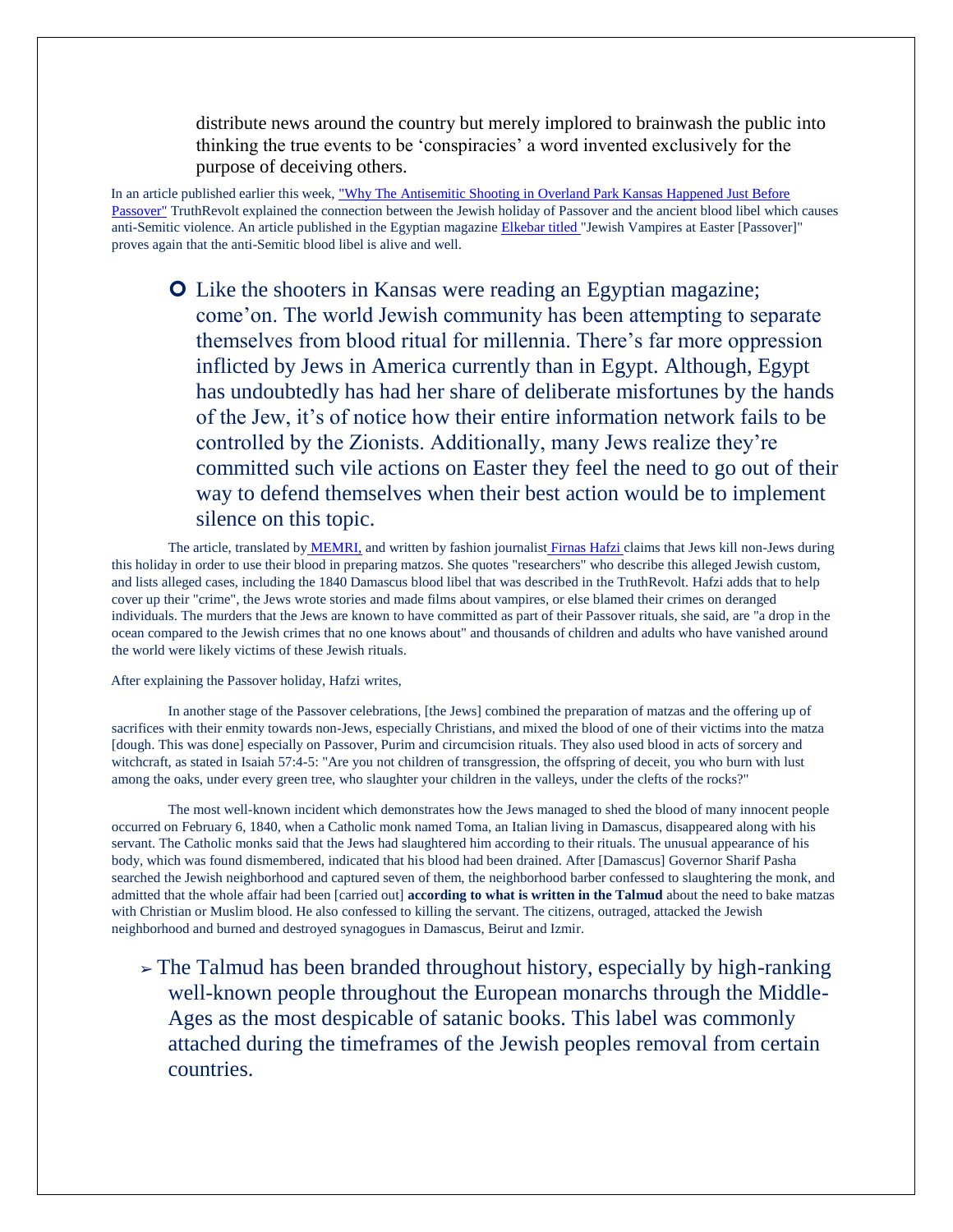The ancient historian Josephus [Flavius] also mentioned that [the Jews] drank the blood of their victims and mixed into the matza dough, and also ate some of [the victims'] flesh.

# - This here's a highly respected and reliable source from the Roman Empire which many historians and scholars utilize frequently as a reference.

The German Dr. Eric Bischoff likewise noted that one of the commandments of the Jewish [religion] is to kill strangers, who are like beasts. This killing, [he wrote,] has to be done in the lawful method. Those who do not ascribe themselves to the Jewish religious law must be offered up as sacrifices to the High God. Richard Francis Burton, who examined the Talmud and its attitude towards non-Jews in his 1898 book The Jew, The Gypsy and El Islam, admitted on page 81: "The Talmud declares that there are two kinds of blood pleasing to the Lord, viz: (1) that of the Paschal holocaust; (2) that of circumcision."

The draining of the victims' blood is done in [several ways. One method is] by means of a barrel lined with needles. This is a barrel the size of the victim's body, with sharp needles that stick into all his limbs when he is placed in it, so that his blood slowly trickles down from every part of his body. This entails excruciating torment, which gives pleasure to the Jews who become drunk with joy at the sight of the blood dripping from the victim's [body] to the bottom of the barrel and into a container placed there to collect it. [Another method] is to slaughter the victim like a sheep and collecting his blood in a vessel, or else slashing the victim's veins in numerous places so that the blood flows from the wounds into the vessels. Then the blood is handed to a rabbi who prepares a matza laced with human blood in order to please the Jewish god, Jehovah, who thirsts for blood. The Jews can rejoice in their holidays only if they eat matza laced with the blood of non-Jews.

She provides additional fake historical examples before she ends with a discussion of "the cover-up"

On February 14, 1964, the [Egyptian] magazine Al-Musawwar published a story about vampires in Colombia after many [Colombian] children had been slaughtered to shed their blood. Neither the magazine nor the investigators in Colombia dreamed that the vampires might be Jews, rather than [people who] sell blood to hospitals. As part of the efforts to deny [the Jewish crimes], Jewish Americans wrote stories about vampires in the 1970s, in order to disassociate themselves from the accusation of sucking human blood and deceive [the mechanisms of] justice. During that period they spent millions on Dracula films, in order to deceive world public opinion. They claimed that those who slaughter children and adults and suck their blood are lunatics and that all this has nothing to do with them and their religious rituals.

This woman is hardly the first person to expose the stories of vampires as a Jewish method to separate themselves as an organization who engages in this behavior. One thing they cannot deny is the high level of esteem which they view the sacred book the Talmud. Furthermore, this book is littered with the promotion and demanding of these blood rituals in addition to child pedophilia. Imagine if these writings abiding with the New Testament? Our media, the Jewish media, would be constantly exposing this book and removing it from America, including the churches. Why would we hear such a great deal on Priest pedophilia, which was extremely exaggerated, when recently Jewish pedophilia bar none reigns supreme, being second to none for the past 1,500 at the least?

The scientific community has confirmed the consuming of a child's blood can be beneficial to slowing down or even reversing the aging process; similar to a human 'opening' their Pineal-Gland  $(3<sup>rd</sup>-Eye)$  which lies in the center of the brain, causing DMT to drip down to the Pituitary-Gland. DMT is found in many of the earth's plant life and to utilize the brain's natural produced DMT is known as 'Drinking from the Fountain of Youth.' Sacrificing children should have no place of existence post-Antiquity. A civilized society should never have citizens engaging in activities which appear in like fashion to the re-enactment of the Ancient Mayan Blood Sacrifices. Unfortunately, this coarse conduct not only routinely materializes on the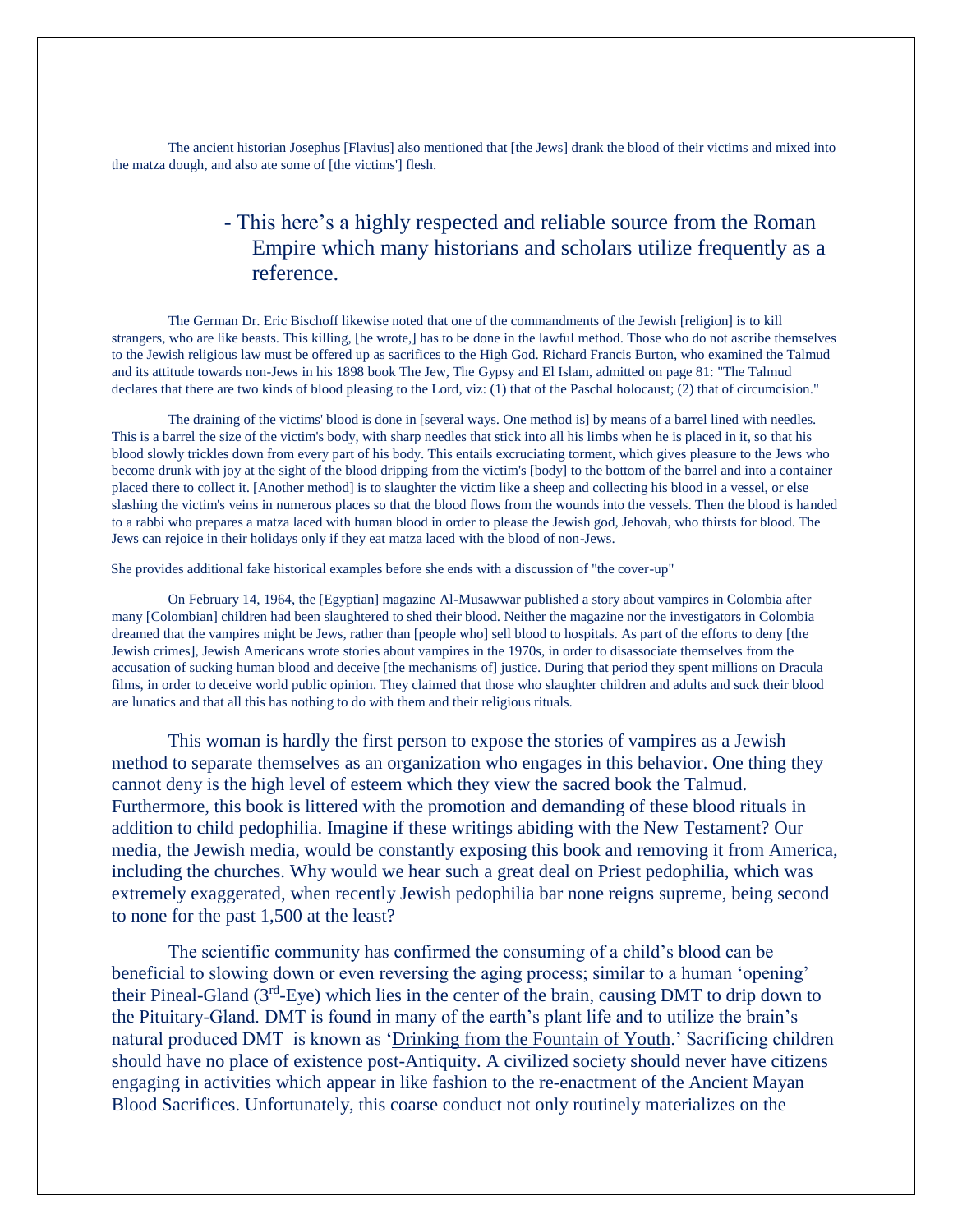grounds of America, but the people performing these barbaric acts are those who abide within the most powerful positions throughout our government, military, monetary system, and media. They essentially own all the formerly mentioned officialdoms and will remove others from taking part within them, especially anyone who openly claims to be a Christian. Lest, those claims are bestowed upon the public, wherein this lie is continually implored to attract civilian supporters.

Though all human sacrifices utilize the blood of the victims, that disgusting behavior merely proves how disturbing the actions and desires of these people truly are after the commit the acts which cause us outrage. Our primary focus is to stop and this satanic behavior. This would of 'course be the kidnapping of innocent Christian children which ultimately leads to their torture and death. Likewise, can we never disregard what drives their motivation, which is the absolutely unthinkable driving urge to consume children's blood as if vampires. Correction: they indefinitely are, the Jewish Vampires.

Undoubtedly, the most recent and most damaging to mankind, destructive coordinated effort on their part, in particular, the most widescale Christian Martyrdom to ever occur, would consist of the establishment of the Soviet Union. It was throughout Russia and half of Europe that Zionism was implored to produce an unlimited supply of blood, but more importantly to apply the foremost applicable torturing to human bodies as a need to fulfill evil desires. Naturally the people had to be Christian and in prideful lusts millions were slowly torn to pieces, millions were worked to death, and millions more were simply made slaves to their Occult masters who were predominantly Jewish or otherwise non-Jewish occultists; with the top men as Freemasons, an occult religion entirely based on the Jewish Kabbala of mysticism.

In the late 1800's the Pogroms began in Russia. This drove the natural Russian citizen to oust the Jews in Russian from their any organizations or programs, towns and neighborhoods. Thereupon the Jews retaliated to the Pogroms by launching the bold 1905 Russian Revolution. Consequently, this revolution failed, and the Jews were expelled from Russia. Assuredly this is where this story ends if taught an American school student, accept for the propaganda outlining the horrible antisemitism and unjustified banishment from the country. (same narrative which they use for Spain). Surprising, this is also the point where the typical American never asks questions, not realizing that nobody will ever simply bestow the true or full story upon the. The situation here's similar to the Iraq War whence the American people finally knew for sure team Bush lied in regard to WMD's. The only normal question to ask under those circumstances would be, "why did we invade Iraq, if not to capture WMD's. Naturally, the big six main stream media outlets with all their expertise failed to ask this simple and obvious question. Therefore, I ask, "why were the Pogroms initiated in Russia?"

Random Jewish Holocaust Paschal's (gentile blood sacrifice) recorded in history:

#### 1. B.C. – A.D.

 Cyprus: The Jews were destroying both Greeks and Romans. They ate the flesh of their victims, made belts for themselves out of their entrails, and daubed themselves with their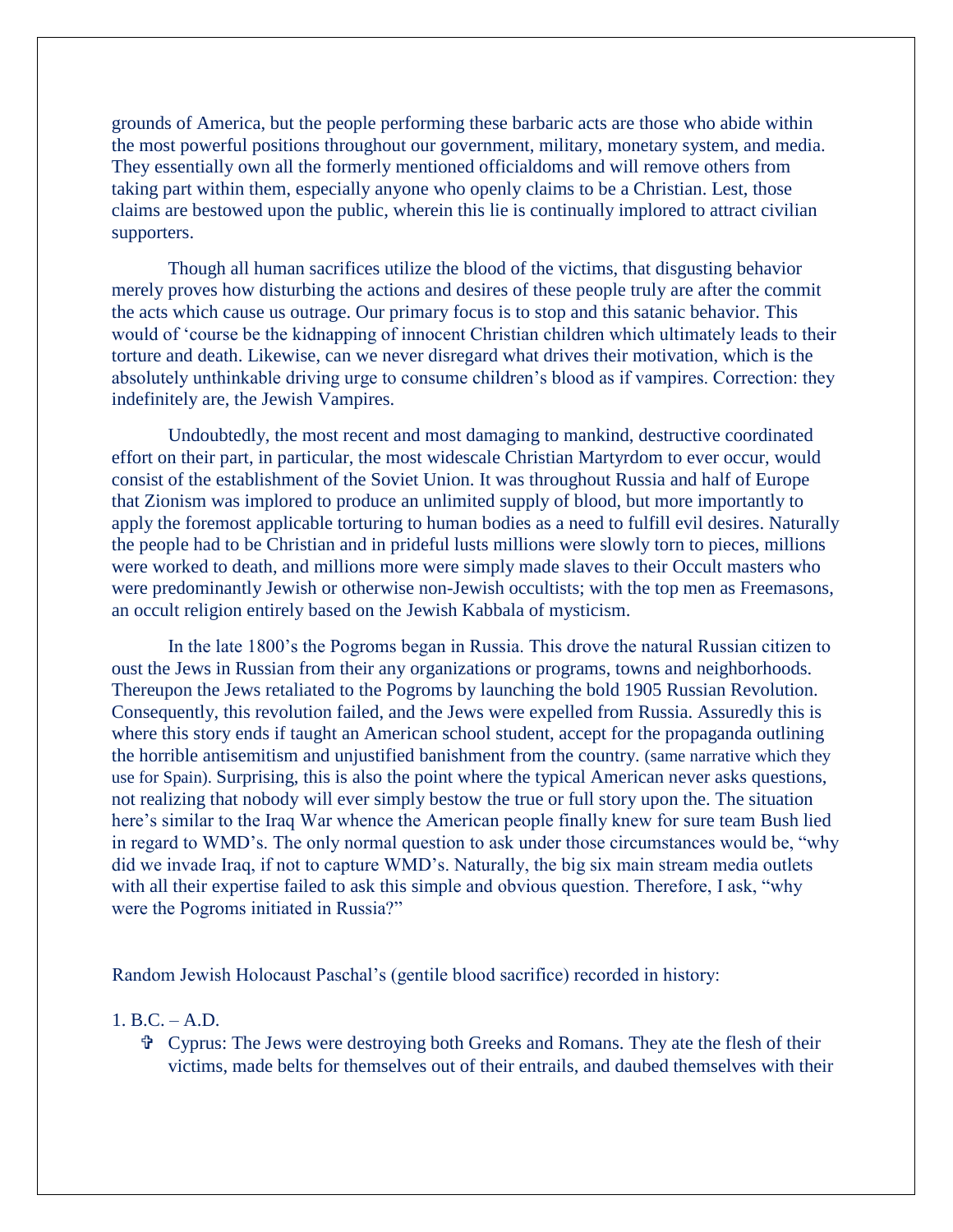blood. In all 220,000 men perished in Cyrene and 240,000 in Cyprus, and for this reason no Jew may step foot in Cyprus today."  $\qquad -$  Cassius Duo

# 2. 40 B.C.

 A man named Apion of Alexandria, accused the Jewish community of taking part in a child sacrifice to obtain the victims blood.

## 3. Josephus Flavius

### 4. 300 A.D.

Eusebius, the Bishop of Caesaria said Jews sacrifice Christian children

### 5. 415 A.D.

 Socrates said Jews crucified a Christian child and poked him with a spear (representing the spear of destiny) until he died

## 6. 657 A.D.

 Jews caught crucifying a Christian child and allowing their Jewish children to torture the boy. Then they began draining and drinking the blood of their victim.

# 7. 1144 A.D.

 On Passover **1144,** in Norwich, England, a young man named William, a tanner's apprentice, disappeared during the week of Easter, coinciding with Passover. Charges immediately arose that the Jews killed him as part of a ritual murder. According to the accusation, the Jews "bought a Christian child before Easter and tortured him and on Long Friday by hanging the child on a rod. Since no body was found, the Sheriff of Norwich ignored the charges and granted the Jews protection. But the story was not forgotten, and the missing boy, William, became a martyr amongst the town's people. A short time later, the Jews of Norwich were attacked by mobs seeking vengeance and were forced to flee.

# 8. 1171 A.D.

 $\hat{\mathbf{\tau}}$  the blood libel reached France. In the city of Blois, rumors spread that Jews committed murder in order to extract blood for Passover matzah. **May 26, 1171,** two months after Passover, despite the lack of a corpse, the 33 members of the Blois Jewish community, which included 17 women, were burned at the stake after they refused the chance to save themselves by accepting Christianity. The rabbinical scholar Rabbeinu Jacob Tam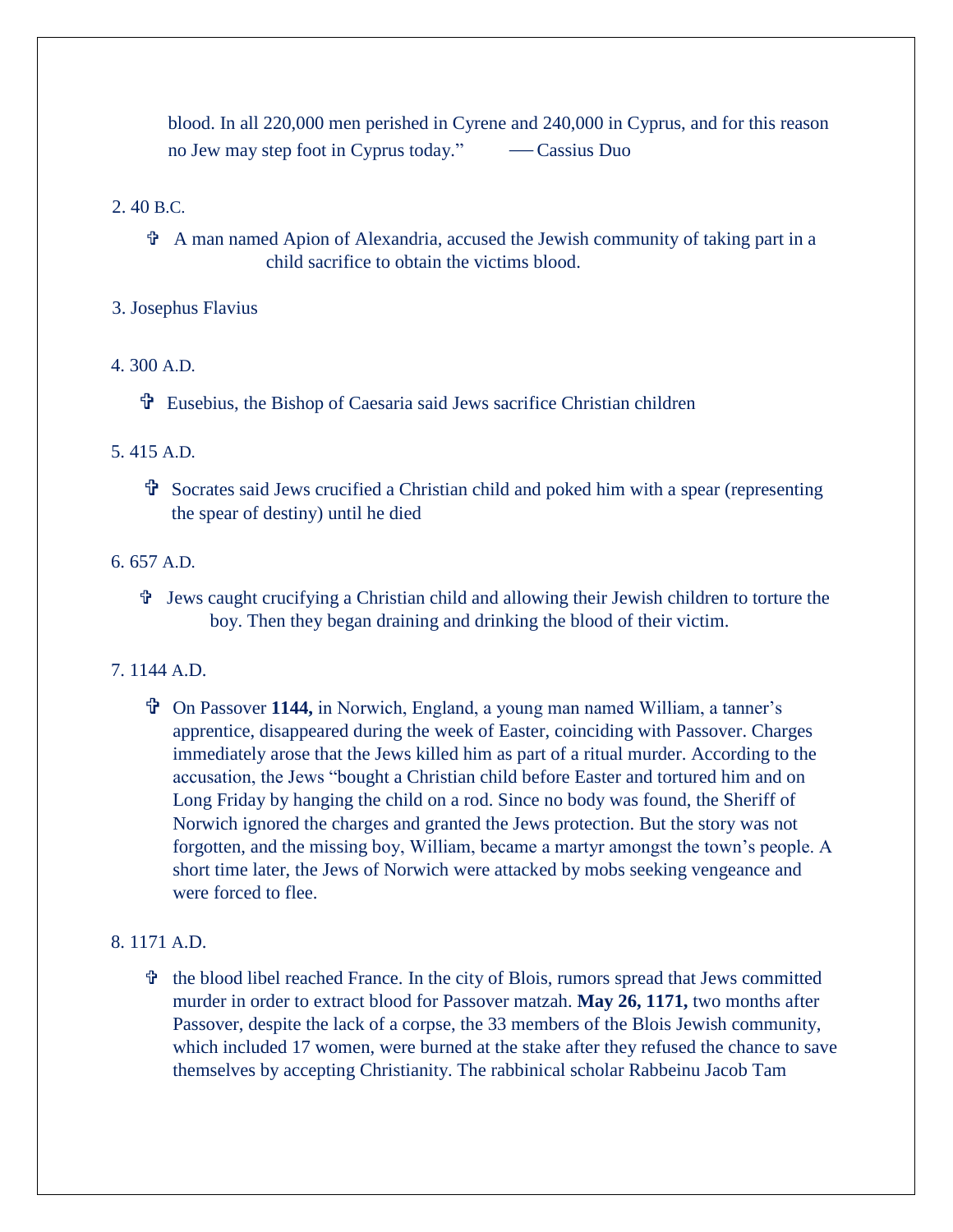proclaimed the day of the massacre, the 20th day of Sivan, a fast day to commemorate the tragedy.

# 9. 1181 A.D.

In Saragossa, Spain, Child (blood) Sacrifice accusations were brought against the Jews

# 10. 1462 A.D.

 Austria: Jews Sacrificed a Christian child named Undela and this child was also venerated as a saint with a church being built on the site of the atrocity. Hereafter, the city was renamed Judenstein which means Jew stone (as I assume the Jews were stoned post trial)

# 11. 1684 A.D.

 Cossack troops attacked and massacred entire Jewish communities during the Chmielnicki Revolt in response to Child Sacrifice Accusations. Rabbi David Halevy Siegel, who lived during that era and authored a commentary on the Shulhan Arukh (Code of Jewish Law) entitled the Turei Zahav, issued a ruling intended to protect Jews from the blood libel. He ruled that the traditional red wine used at the seders should be replaced with white wine in lands of persecution in order not to arouse suspicion. In his own life, Rabbi Siegel managed to flee from the Chmielnicki massacres, but two of his sons were murdered in a pogrom in Lvov, Poland, in 1654.

# 12. 1840 A.D.

 $\hat{\mathbf{T}}$  In 1840, the Damascus blood libel drew protests from Jews worldwide and signified the entry of blood libels into the Middle East. The most well-known incident which demonstrates how the Jews managed to shed the blood of many innocent people occurred on February 6, 1840, when a Catholic monk named Toma, an Italian living in Damascus, disappeared along with his servant. The Catholic monks said that the Jews had slaughtered him according to their rituals. The unusual appearance of his body, which was found dismembered, indicated that his blood had been drained. After [Damascus] Governor Sharif Pasha searched the Jewish neighborhood and captured seven of them, the neighborhood barber confessed to slaughtering the monk, and admitted that the whole affair had been [carried out] **according to what is written in the Talmud** about the need to bake matzas with Christian or Muslim blood. He also confessed to killing the servant. The citizens, outraged, attacked the Jewish neighborhood and burned and destroyed synagogues in Damascus, Beirut and Izmir.

# 13. 1880's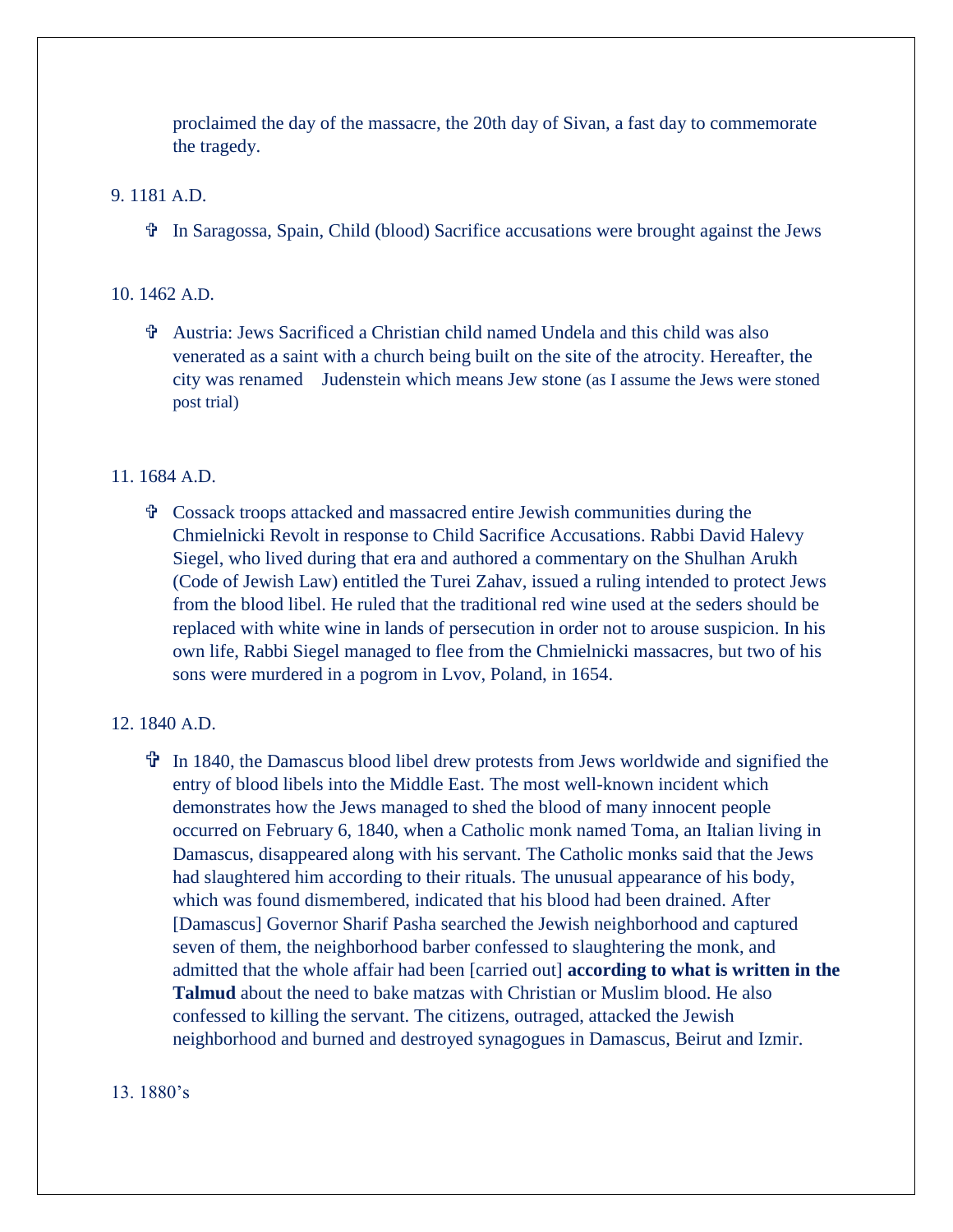Hassidic Jews were caught torturing and murdering 5 Christian children on Passover.

### 14. 1898 A.D.

The German Dr. Eric Bischoff likewise noted that one of the commandments of the Jewish [religion] is to kill strangers, who are like beasts. This killing, [he wrote,] has to be done in the lawful method. Those who do not ascribe themselves to the Jewish religious law must be offered up as sacrifices to the High God. Richard Francis Burton, who examined the Talmud and its attitude towards non-Jews in his 1898 book The Jew, The Gypsy and El Islam, admitted on page 81: "The Talmud declares that there are two kinds of blood pleasing to the Lord, viz: (1) that of the Paschal holocaust; (2) that of circumcision."

The draining of the victims' blood is done in [several ways. One method is] by means of a barrel lined with needles. This is a barrel the size of the victim's body, with sharp needles that stick into all his limbs when he is placed in it, so that his blood slowly trickles down from every part of his body. This entails excruciating torment, which gives pleasure to the Jews who become drunk with joy at the sight of the blood dripping from the victim's [body] to the bottom of the barrel and into a container placed there to collect it. [Another method] is to slaughter the victim like a sheep and collecting his blood in a vessel, or else slashing the victim's veins in numerous places so that the blood flows from the wounds into the vessels. Then the blood is handed to a rabbi who prepares a matza laced with human blood in order to please the Jewish god, Jehovah, who thirsts for blood. The Jews can rejoice in their holidays only if they eat matza laced with the blood of non-Jews.

# 15. 1903 A.D.

 Jews ritually murdered a Christian child named Estrati in Kiev on the last day of Passover. This child was then made a saint by the Orthodox church as a church was built on the site.

### 16. 1964 Egypt

 On February 14, 1964, the [Egyptian] magazine Al-Musawwar published a story about vampires in Colombia after many [Colombian] children had been slaughtered to shed their blood. Neither the magazine nor the investigators in Colombia dreamed that the vampires might be Jews, rather than [people who] sell blood to hospitals. As part of the efforts to deny [the Jewish crimes], Jewish Americans wrote stories about vampires in the 1970s, in order to disassociate themselves from the accusation of sucking human blood and deceive [the mechanisms of] justice. During that period they spent millions on Dracula films, in order to deceive world public opinion. They claimed that those who slaughter children and adults and suck their blood are lunatics and that all this has nothing to do with them and their religious rituals.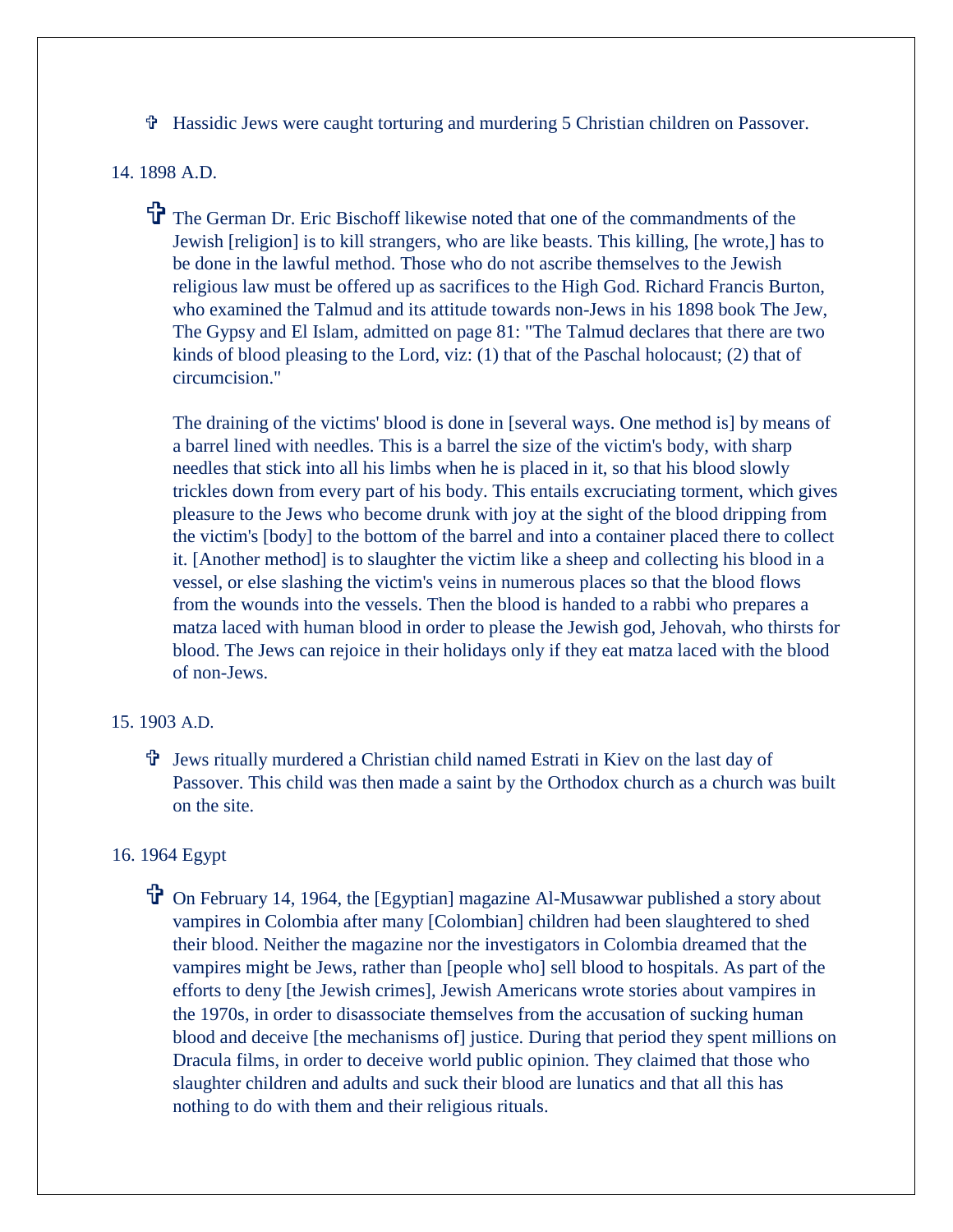#### 17. 1964 A.D.

#### Columbia

#### 18. 2014 A.D.

- The Truth Revolt online news site blamed Kansas Easter wk. Shooting of Jews on:
	- "'Egyptian Magazine Promotes Blood Libel: 'Jewish Vampires at Easter' '[the Jews] combined the preparation of matzas and the offering up of sacrifices with their enmity towards non-Jews, especially Christians, and mixed the blood of one of their victims into the matza'"

This article was written by **Jeff Dunetz**, though this site is A project of the David Horowitz Freedom Center.

#### **Is America resigned to being a nation of child sacrifice and mutilation?** [and who's the primary culprit? – S.P.]

#### *Abortion, Transgenderism*

#### *Tell the Supreme Court to overturn Roe v. Wade. Sign the petition here.*

November 2, 2018 (WND) – It's not a Halloween horror flick, and it's not some gruesome, colossal joke. Child mutilation and infant sacrifice are becoming so widespread in America that they are now considered sound health care and even "blessings" from God.

When are we going to wake up and end this nightmare?

No sane person calls an abortion clinic a "sacred space," yet that's the theme of an upcoming Planned Parenthood event in Columbus, Ohio – another example of leftists losing their minds.

Meanwhile, abortionists have no monopoly on child-abusing medical procedures. The bodies of vulnerable children are being forever mangled by white-coated adults at the exploding number of "transgender" clinics in America.

As children are physically deformed for life, and killed in abortion clinics, we know that Adolf Hitler, a committed eugenicist, would be proud. So would the Old Testament pagan gods of child sacrifice.

On Friday, Nov. 9, a Planned Parenthood clinic on the east side of Columbus, Ohio will hold an interfaith "blessing" on its facility, a place where the lives of unborn children up to 19 weeks' gestation end.

 Please join Planned Parenthood of Greater Ohio, the Ohio Religious Coalition for Reproductive Choice, faith leaders, and honored guests for an interfaith gathering. Reception to follow. ... Anti-abortion advocates do not have the monopoly on faith or God. Many faith leaders and people of faith hold that accessing and providing abortions are good and godly decisions.

 During this clinic blessing, participants will gather with local faith leaders and guests to ask for God's blessing upon Planned Parenthood of Greater Ohio's East Columbus Surgical facility, the abortion providers and staff, and all those who pass through the center. In celebration of conscience and moral decision making, this event will include interfaith blessings, prayers, and testimonies about receiving and providing abortion care. This clinic blessing will create space for progressive voices of faith to speak boldly in support of comprehensive reproductive health care, especially abortion.

Well, thankfully a peaceful presence is expected from those who wish to preserve the lives of children and abolish abortion. This blasphemy and justification for death will not go without an appropriate response.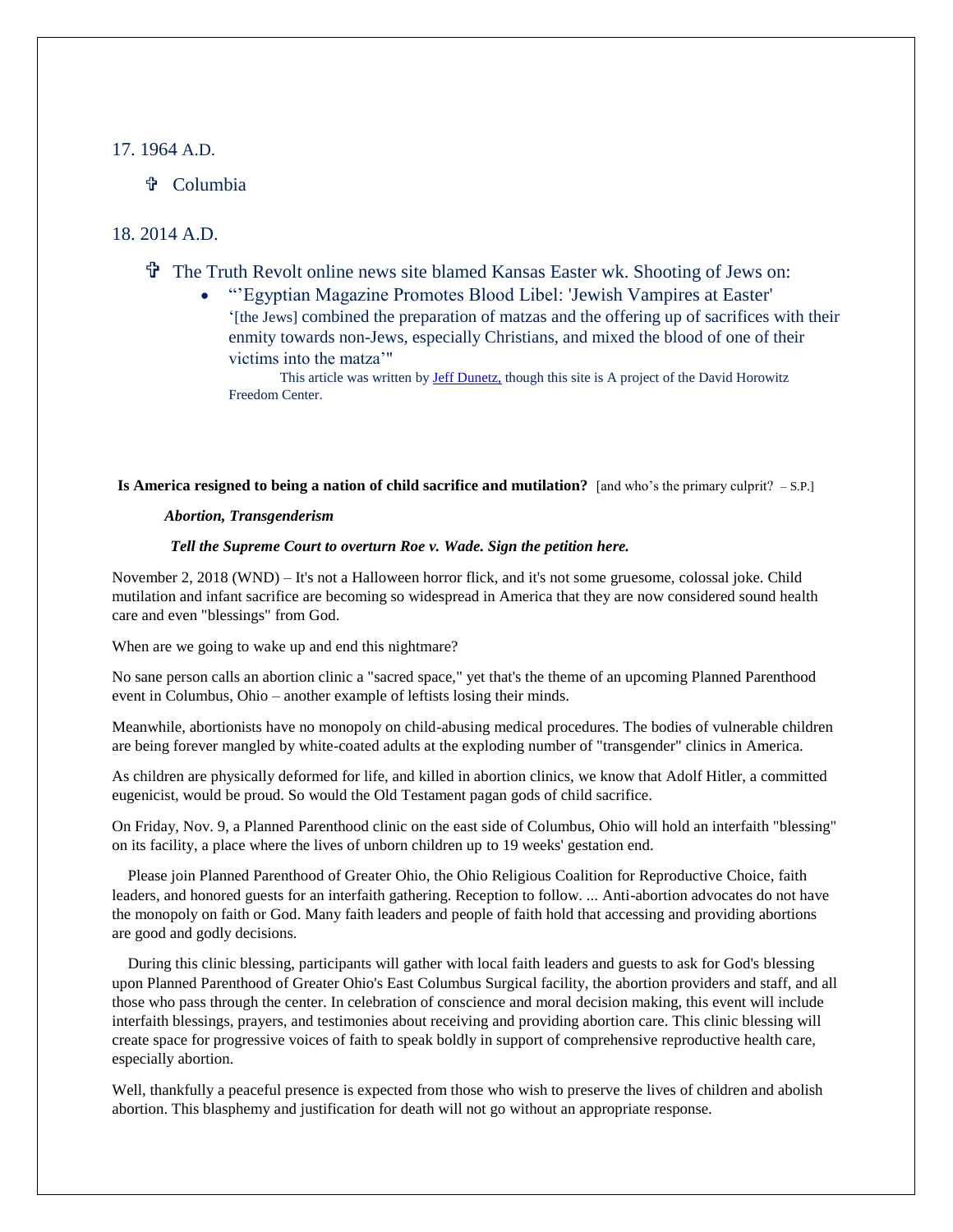The featured speaker is Reverend Susan K. Smith, who posts on the Sojourners site. Her "Crazy Faith" ministry is light on salvation through Jesus, heavy on voting rights, immigration, social justice, LGBTQ "rights" – the usual leftist agenda.

Her ministry convenes weekly at a United Methodist facility near the Ohio State campus, a congregation that regularly marches in the Columbus "gay pride" parade.

We all know that no sorcery of ritual cleansing can wash away the blood. Planned Parenthood clinics are not "sacred spaces" but slaughterhouses.

The only spiritual being attentive to such prayers will be Satan, who delights in the death of the young.

Witches are certainly active these days. They organized a "hex" charity event in Brooklyn on Saturday, Oct. 20 directed at Brett Kavanaugh, with some proceeds going to Planned Parenthood. As far as anyone can tell, Kavanaugh is still a Supreme Court justice and has not turned into a frog.

America also calmly accepts the mutilation of children in "transgender" health centers at some of the most prestigious hospitals in the nation. In the past few years, the number of such programs in children's hospitals has risen dramatically, where the science of biological sex is ignored while clinically based shamanism reigns.

These abominable treatment programs are now offered at hospitals in Seattle; Denver; Washington D.C.; San Francisco; St. Louis; Pittsburgh; Cincinnati; Columbus; San Diego; Boston; Los Angeles; Philadelphia; Portland, Oregon; Portland, Maine; Richmond, Virginia; Ann Arbor; Dallas; Raleigh, North Carolina; Madison, Wisconsin; Chicago; Baltimore; Indianapolis; Rochester; New York City; Phoenix; Nashville; Oklahoma City; Stanford, Connecticut; Kansas City, Missouri; New Orleans; and many other cities.

They provide puberty-blockers to halt the natural development and growth of children. Artificial hormones are then prescribed to create the appearance of the opposite sex in troubled teens. There are huge health risks for these medications and no research exists to justify these protocols.

It's essentially fad-based medicine using "magical" thinking.

Some hospitals offer surgery where teen girls' healthy breasts are amputated. In later teen years, fake penises and vaginas can be constructed. Are you sick yet?

Then there's the question of castration, usually done around age 17 or 18, but watch for this trend to move toward younger boys, because the activists will demand it.

At some hospitals, girls are now considered "eligible" for unneeded mastectomies at age 13.

How tragic that there are now so many locations where minor children can be taken by misguided parents to begin an experimental regimen of poison and butchery, with irreversible consequences that usually include infertility.

Sometimes these programs are supported with funds from highly questionable sources. In June 2018, Cincinnati Children's Hospital's "transgender" clinic received \$2 million from the CEO of a company called Pure Romance. It's a company that sells sex toys, and the executive and his wife have a gender-confused child.

Cincinnati Children's now begins treatment of children as young as age five. Some concerned Ohioans have asked the Ohio State Medical Board to investigate.

How long before these hospitals open departments of "pediatric euthanasia" – professionally managed, of course? It's already underway in Canada.

All the feminist jargon and "LGBTQ" victim-posturing in the world can't justify the blood, death and human rights abuses of abortion and child sex-tampering.

We know the blood of Christ will cover any who repent.